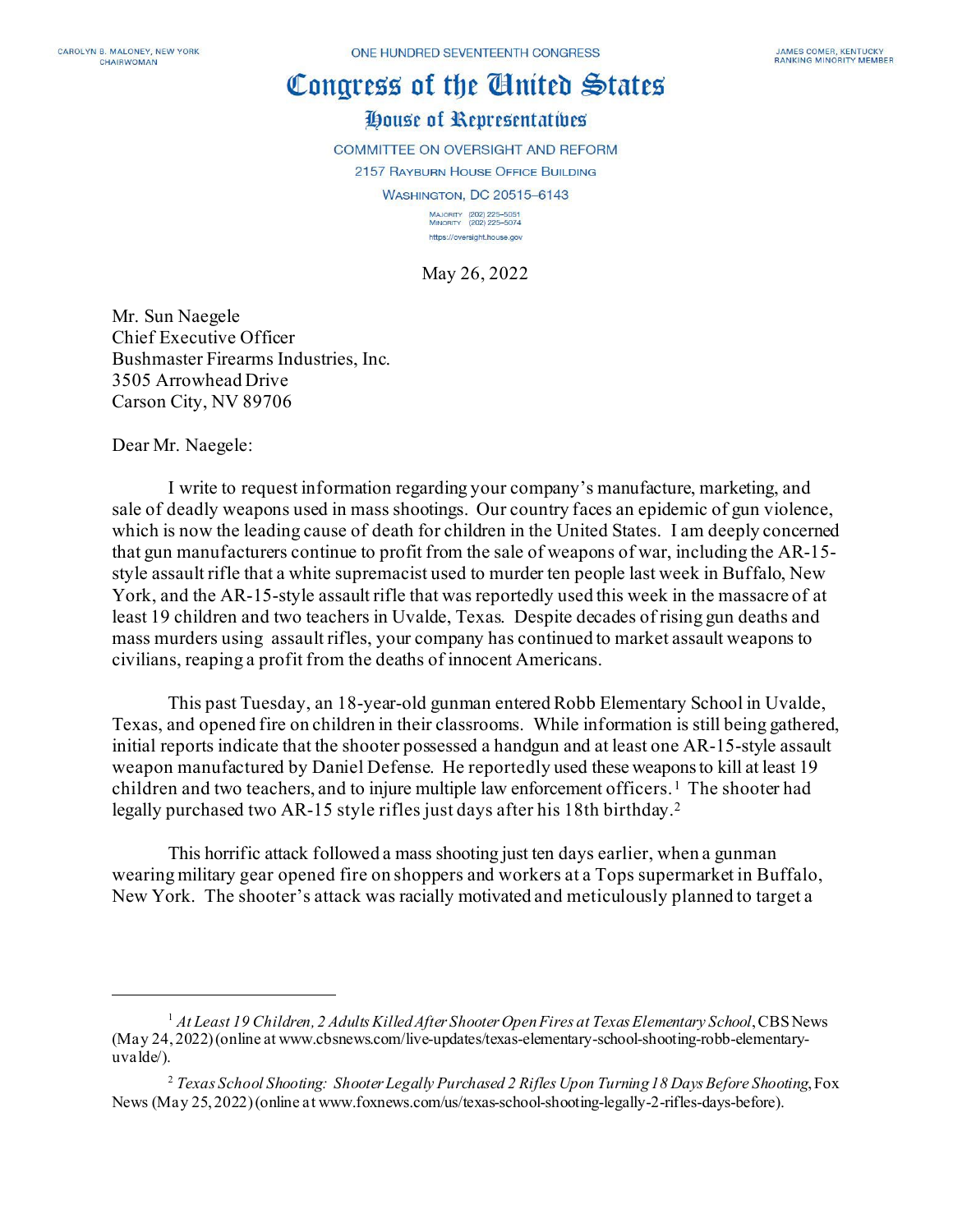predominately Black community. [3](#page-1-0) Using a Bushmaster XM-15, a semiautomatic rifle, the shooter murdered ten innocent people—including an armed security guard—and seriously wounded three others.[4](#page-1-1) 

The mass murders in Uvalde and Buffalo are just the latest examples of AR-15-style semiautomatic weapons being used to perpetrate mass shootings of innocent Americans. In fact, your company's own weapons of war have been repeatedly used to carry out horrific and deadly attacks. Like the recent Buffalo shooting, the D.C. sniper attacks in 2002, which terrorized the Washington, D.C., area for weeks and left ten people dead, were carried out with a Bushmaster XM-15. [5](#page-1-2) The horrific attack on Sandy Hook Elementary School in 2012, in which 27 people were murdered—including 20 children aged six and seven—was perpetrated with the same weapon manufactured by Bushmaster.[6](#page-1-3)

Many other acts of violence, including homicides, have been carried out across the United States out with weapons similar in nature to those you sell.[7](#page-1-4) The deadly impact of your products is by design. AR-15-style rifles, in particular, were created to inflict maximum casualties in the shortest amount of time. These rifles are so named because they are largely based on the AR-15, which was originally marketed by Colt to the military.<sup>8</sup> Gun manufacturers have repeatedly emphasized the military characteristics of these firearmsin advertising to civilians. Your own company, for example, touted the XM-15 as having "[v]ersatility on the Range or During Patrol," advertising it with the slogan: "Bravery on Duty."[9](#page-1-6) Daniel Defense has marketed its products in a manner associating firearms and minors, posting a picture as

<span id="page-1-2"></span><sup>5</sup> *Expert Ties Rifle to Sniper Shootings*, Washington Post (Nov. 7, 2003) (online at www.washingtonpost.com/archive/politics/2003/11/07/expert-ties-rifle-to-sniper-shootings/826c92b4-ae9e-4cb1- 987f-c33a97689fa2/).

<span id="page-1-3"></span><sup>6</sup> *Main Gun in Newtown Also Used in D.C. Sniper Shootings*, USA Today (Dec. 17, 2012) (online at www.usatoday.com/story/news/nation/2012/12/17/bushmaster-assault-rifle-in-newtown-shootings/1772825/); *Sandy Hook Families Announce \$73 Million Settlement with Remington Arms in Landmark Agreement*, Washington Post (Feb. 15, 2022) (online at www.washingtonpost.com/nation/2022/02/15/remington-sandy-hook-settlement/).

<span id="page-1-4"></span><sup>7</sup> *See, e.g.*, Violence Policy Center, *Large Capacity Ammunition*(May 23, 2022) (online at https://vpc.org/fact\_sht/VPCshootinglist.pdf); Everytown for Gun Safety,*Analysis of Recent Mass Shootings*(Aug. 2015) (online at www.issuelab.org/resources/22702/22702.pdf).

<span id="page-1-5"></span><sup>8</sup> *A Brief History of the AR-15*, National Public Radio (Feb. 28, 2018) (online at www.npr.org/2018/02/28/588861820/a-brief-history-of-the-ar-15); *Once Banned, Now Loved and Loathed: How the AR-15 Became "America's Rifle*,*"*New York Times (Mar. 3, 2018) (online at www.nytimes.com/2018/03/03/us/politics/ar-15-americas-rifle.html).

<span id="page-1-6"></span><sup>9</sup> Violence Policy Center, *The Militarized Marketing of Bushmaster Assault Rifles*(Apr. 2018) (online at https://vpc.org/wp-content/uploads/2018/04/Bushmaster2018.pdf).

<span id="page-1-0"></span><sup>3</sup> *Buffalo Supermarket Shooting: What Do We Know So Far?*, Associated Press (May 16, 2022) (online at https://apnews.com/article/buffalo-shooting-what-to-know-bcb5e0bd2aedb925d20440c2005ffef8).

<span id="page-1-1"></span><sup>4</sup> *Massacre Suspect Said He Modified Bushmaster Rifle to Hold More Ammunition*, Washington Post (May 15, 2022) (online at www.washingtonpost.com/investigations/2022/05/15/buffalo-shooting-gun-boughtbushmaster/); *How the 18-Year-Old Suspect Legally Obtained Guns Before the Buffalo Mass Shooting*, CNN (May 17, 2022) (online at www.cnn.com/2022/05/17/us/buffalo-mass-shooting-guns-suspect/index.html); *"All These Innocent Lives": These Were the Victims in the Buffalo Attack*, New York Times (May 15, 2022) (online at www.nytimes.com/2022/05/14/nyregion/victims-buffalo-shooting.html).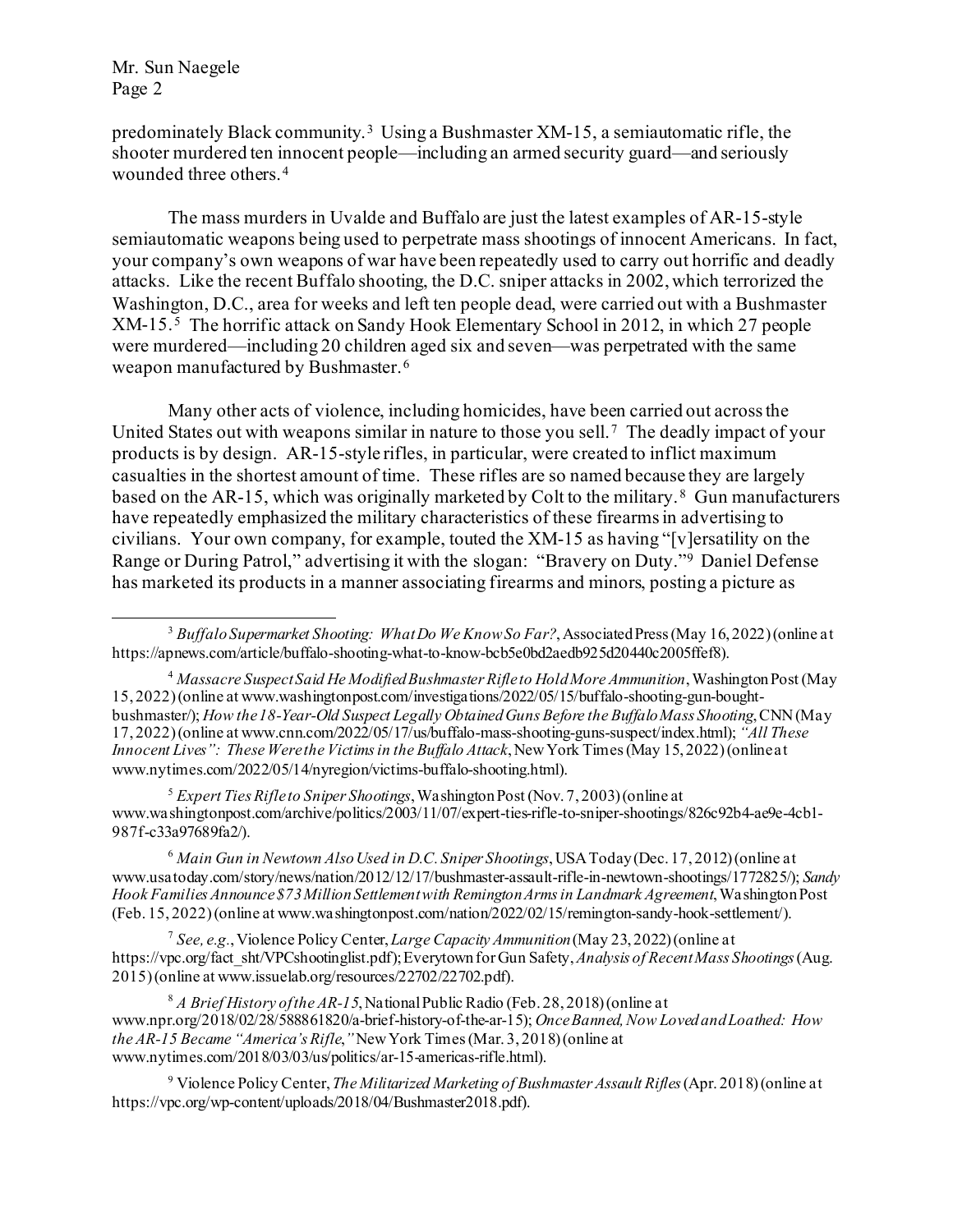recently as last week of a small child holding an AR-15-style weapon, with a caption quoting a biblical proverb to "Train up a child in the way he should go, and when he is old, he will not depart from it." That tweet has since been deleted.

Major businesses and retailers have acted in recognition of the deadly potential of assault weapons. Walmart has not sold the AR-15 and similar firearms in its stores since 2015.[10](#page-2-0) In 2019, following a mass shooting in El Paso that killed 23 people, Walmart stopped selling ammunition for assault-style weapons.<sup>[11](#page-2-1)</sup> Similarly, Dick's Sporting Goods announced in 2018 that it would stop selling assault-style firearms in its stores and locations, going so far as destroying \$5 million worth of assault weapons in its inventory.[12](#page-2-2) In 2018, Bank of America announced that it would stop lending money to gun manufacturers that make military-style firearms for civilian use, like the AR-15.<sup>[13](#page-2-3)</sup> Ending the sale, manufacture, and possession of assault rifles is also supported by the vast majority of Americans, and recognized by medical associations as essential to protect public health and welfare[.14](#page-2-4)

Despite strong public support for an assault-weapon ban in light of the horrific violence perpetrated with assault-style rifles, your company continues to manufacture large quantities of assault weapons and aggressively market them to the public. Guns have become the leading cause of death for children and teens in the United States.[15](#page-2-5) The Committee respects the rights of law-abiding Americans under the Second Amendment, but that does not excuse irresponsible corporate conduct that fuels deadly gun violence and endangers our children.

<span id="page-2-3"></span><sup>13</sup> *Bank of America to Stop Financing Makers of Military-Style Guns*, New York Times (Apr. 10, 2018) (online at www.nytimes.com/2018/04/10/business/bank-of-america-guns.html).

<span id="page-2-4"></span><sup>14</sup> Gallup, *In Depth: Topics A To Z, Guns*(online at https://news.gallup.com/poll/1645/guns.aspx) (accessed May 25, 2022); American Academy of Pediatrics, *Advocacy: Assault Weapons Bans*(online at www.aap.org/en/advocacy/state-advocacy/assault-weapons-bans/); American Medical Association, *Press Release: AMA Recommends New, Common-Sense Policies to Prevent Gun Violence* (Jun. 12, 2018) (online at www.amaassn.org/press-center/press-releases/ama-recommends-new-common-sense-policies-prevent-gun-violence)(accessed May 25, 2022).

<span id="page-2-0"></span><sup>10</sup> Walmart,*Walmart Statement on Firearms Policy* (Feb. 28, 2018) (online at https://corporate.walmart.com/newsroom/2018/02/28/walmart-statement-on-firearms-policy).

<span id="page-2-1"></span><sup>&</sup>lt;sup>11</sup> *Walmart Halts Ammunition Sales for Assault-Style Rifles; Kroger Calls for Gun Safety*, Reuters (Sept. 3, 2019) (online at www.reuters.com/article/us-walmart-guns/walmart-halts-ammunition-sales-for-assault-style-rifleskroger-calls-for-gun-safety-idUSKCN1VO26X).

<span id="page-2-2"></span><sup>12</sup> *Dick's Sporting Goods CEO Says Company Will Stop Selling Assault-style Rifles, Set Under-21 Ban for Other Guns*, Washington Post (Feb. 28, 2018) (online at

www.washingtonpost.com/news/business/wp/2018/02/28/dicks-sporting-goods-ceo-says-company-will-no-longersell-assault-rifles-guns-to-people-under-21/); *Dick's Sporting Goods Destroyed \$5 Million Worth of Guns*, New York Times (Oct. 8, 2019) (online at www.nytimes.com/2019/10/08/business/dicks-sporting-goods-destroyingguns-rifles.html).

<span id="page-2-5"></span><sup>15</sup> *In a First, Firearms Were the Leading Cause of Death for U.S. Children and Teens in 2020*, NBC News (Apr. 22, 2022) (online at www.nbcnews.com/health/health-news/guns-leading-cause-death-children-teensrcna25443).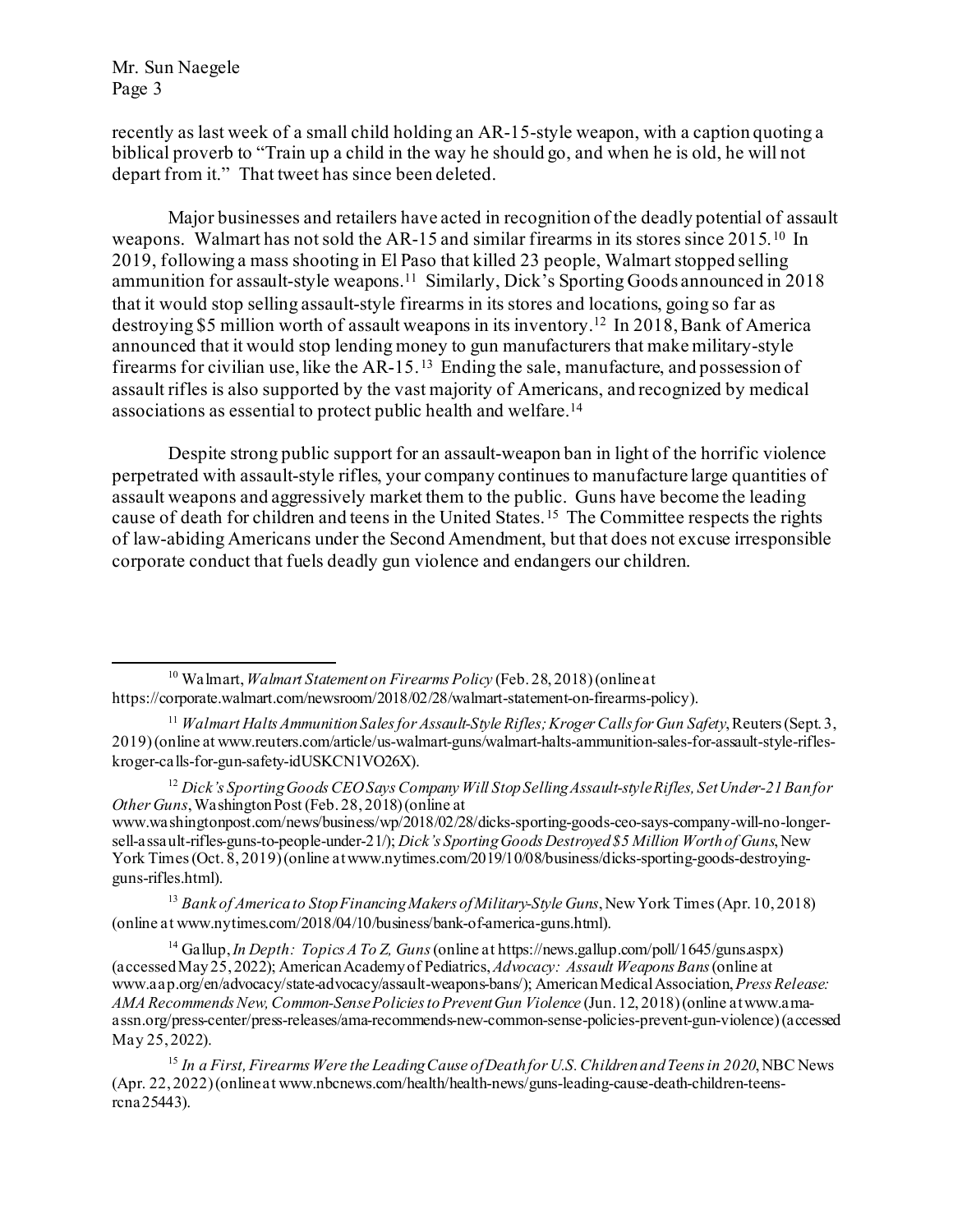The Committee is investigating the sale and marketing of your company's AR-15-style semiautomatic rifles and similar firearms to inform legislative efforts to achieve common-sense gun safety reform to save Americans' lives.

To address this urgent public safety issue, the Committee is holding a hearing on June 8, 2022, to examine the root cause of gun violence and evaluate measures to prevent further loss of life from firearms. This is the first of multiple hearings the Committee intends to hold on this important issue. To inform our hearing, as well as legislative efforts to achieve common-sense gun safety reform to save Americans' lives, the Committee needs information and documents related to the manufacture, sale, and marketing of your company's AR-15-style semiautomatic rifles and similar firearms.

For these reasons, please provide written responses to the following questions by June 2, 2022. Your responses should cover your company and any parent company, subsidiary, or other affiliated entity:

- 1. What is your company's annual gross revenue and profit from sales of semiautomatic rifles based on the AR platform and similar variants? Please provide this information from 2012 to 2022.
- 2. How many semiautomatic rifles based on the AR platform and similar variants have been sold by your company each year to distributors, retailers, consumers, and government agencies? Please provide this information broken down quarterly from 2012 to 2022.
- 3. How much does your company spend annually on advertising and marketing semiautomatic rifles firearms based on the AR platformand similar variants? Please provide this information from 2012 to 2022.
- 4. How much does your company spend annually on lobbying federal and state governments, either directly or indirectly? Please provide this information from 2012 to 2022.
- 5. How much funding does your company provide to the National Rifle Association? Please provide this information from 2012 to 2022.
- 6. Does your company monitor or track deaths or injuries caused by semiautomatic rifles based on the AR platform and similar variants that you manufacture? If so, please provide the total number of deaths and injuries that have resulted from the use of such firearms from 2012 to 2022. Please also identify whether these deaths occurred by suicide, accident, or homicide.
- 7. Does your company monitor or track crimes attempted or carried out with semiautomatic rifles based on the AR platform and similar variants? If so, please provide the total number of crimes attempted or carried out with semiautomatic rifles based on the AR platform and similar variants from 2012 to 2022. Please